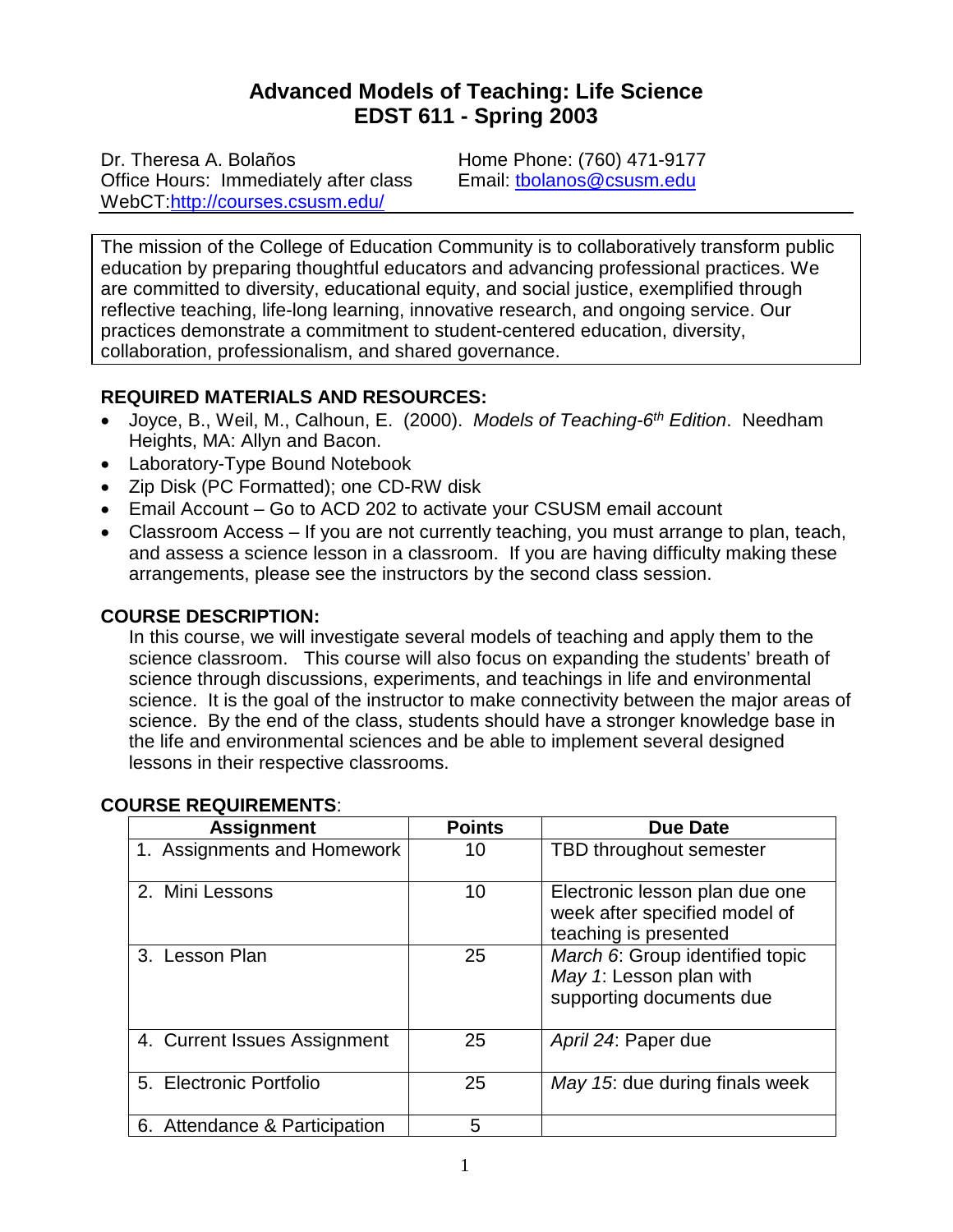## **PROFESSIONALISM:**

As a professional in the field of education, you need to take seriously your responsibility for learning and helping others learn in this class. As a professional, you should:

- attend all classes
- arrive on time and remain for the entire period
- be prepared for each class by having thoughtfully completed all readings and assignments
- keep me informed of any extenuating circumstances in your life that may hinder your ability to succeed in this course
- remain on task during class sessions
- respect others' opinions in the class
- be curious about ideas different than your own

I take very seriously the idea that our class is a community of learners. It is important that everyone feels both encouraged to participate and a responsibility to participate. All ideas are welcome including those that are different than my ideas and those of the majority of the class. Only through explorations of multiple perspectives will we be able to really address the complex issues of teaching and learning mathematics.

# **COE ATTENDANCE POLICY:**

Due to the dynamic and interactive nature of course in the COE, all students are expected to attend all classes and participate actively. At a minimum, students must attend more than 80% of class time, or s/he may not receive a passing grade for the course at the discretion of the instructor. If you miss two class sessions or are late (or leave early) more than three sessions, you cannot receive a grade of "A". If you miss three class sessions, your highest possible grade is a "C+". Should you have extenuating circumstances, contact the instructor as soon as possible. Please discuss with me any extenuating circumstances that will cause you to miss class prior to your absence. Attendance will be taken at each class session.

# **GRADING SCALE:**

Grades will be based on the typical grading scale shown below. Additionally, plus and minus grades will be used.

A..............90 -100% B..............80 - 89% C..............70 - 79% D..............60 - 69% F..............Below 60%

# **PLAGIARISM AND CHEATING:**

Please be sure to read and understand the university policy on plagiarism and cheating as it will be strictly enforced. Academic dishonestly will not be tolerated and will result in a failing grade for this course and will be reported to the University.

# **SPECIAL CONCERNS:**

Every consideration is made to accommodate student learning in this course. If you have any special needs, please inform if the instructor. Some students are terrorized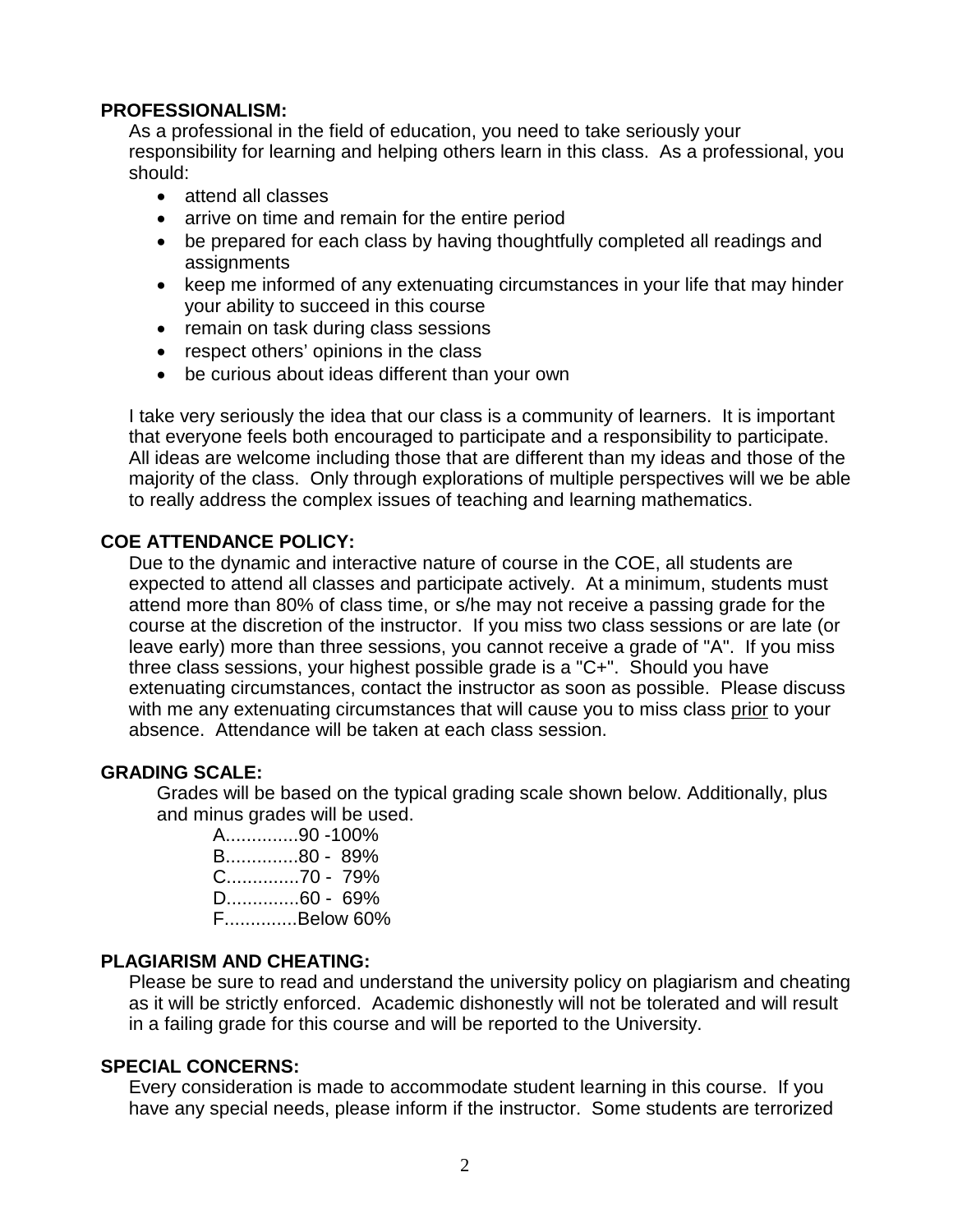by the thought of taking a "science" course. It is the instructor's goal to alleviate this fear and replace it with a positive learning experience!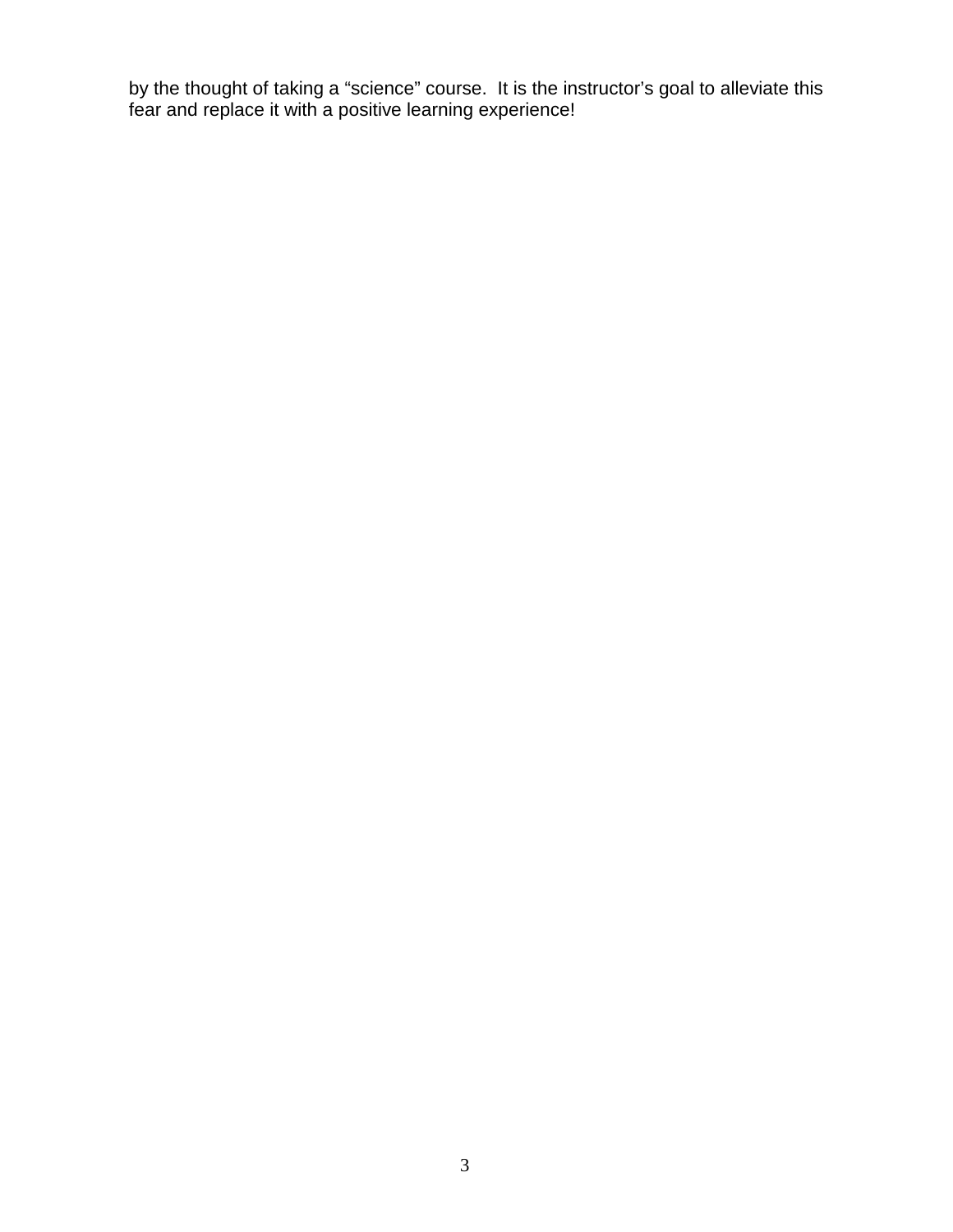# **COURSE ASSIGNMENTS:**

With the exception of the laboratory notebook, all assignments should be doublespaced and saved on a zip disk. Each assignment is due on the date indicated on the syllabus, and grades on late assignments will be lowered unless *prior arrangements* have been made with the instructor. A more thorough description of the course assignments is provided near the end of this document.

• ALL ASSIGNMENTS MUST BE TURNED IN BY THURSDAY, MAY 15, 2003.

#### **Assignments and Homework (10%)**

This category is reserved for short-term exercises and assignments that are necessary to determine how well you are proceeding in the courses. This is an open category which may include items such as in class activities, quizzes, journal entries, critiques of peer work, etc.

#### **Mini Lessons (10%)**

Five lessons following the models covered in instruction. Only one group per week presents a lesson for specified model; the remaining lessons developed by the other groups are to be posted on WebCT for sharing. Presentation groups are static and heterogeneous.

## **Lesson Plan (25%)** *JOINT ASSIGNMENT*

Grouping – This is a paired activity unless prior approval is obtained. The group is homogeneous. If you are not currently teaching, you must pair up with a student who is teaching in order to satisfy the lesson plan requirements.

Content – The lesson may be in either mathematics or science or a blend of both. If you choose to do a technology-based lesson, the content of the lesson must be in math or science or a blend of both areas.

#### Required Elements -

Appropriate lesson plan (Model of teaching is specified) Essential elements of instruction Seven step lesson plan Assessment aligned with instruction Videotape of lesson (unedited) Reflection of videotape and the results of the lesson Student work samples supporting reflection

#### Extra Credit

Integrate technology into the teaching of the lesson As a teaching tool As a student use tool

Edit video to best 3 minutes.

# **Current Issues (25%)** *JOINT ASSIGNMENT*

What is the impact of the No Child Left Behind Legislation? As a class, you will produce a impact statement on the NCLB legislation that will serve your school, community, and as a general resource. We will divide the research and reading, combine our thoughts, and produce a single document.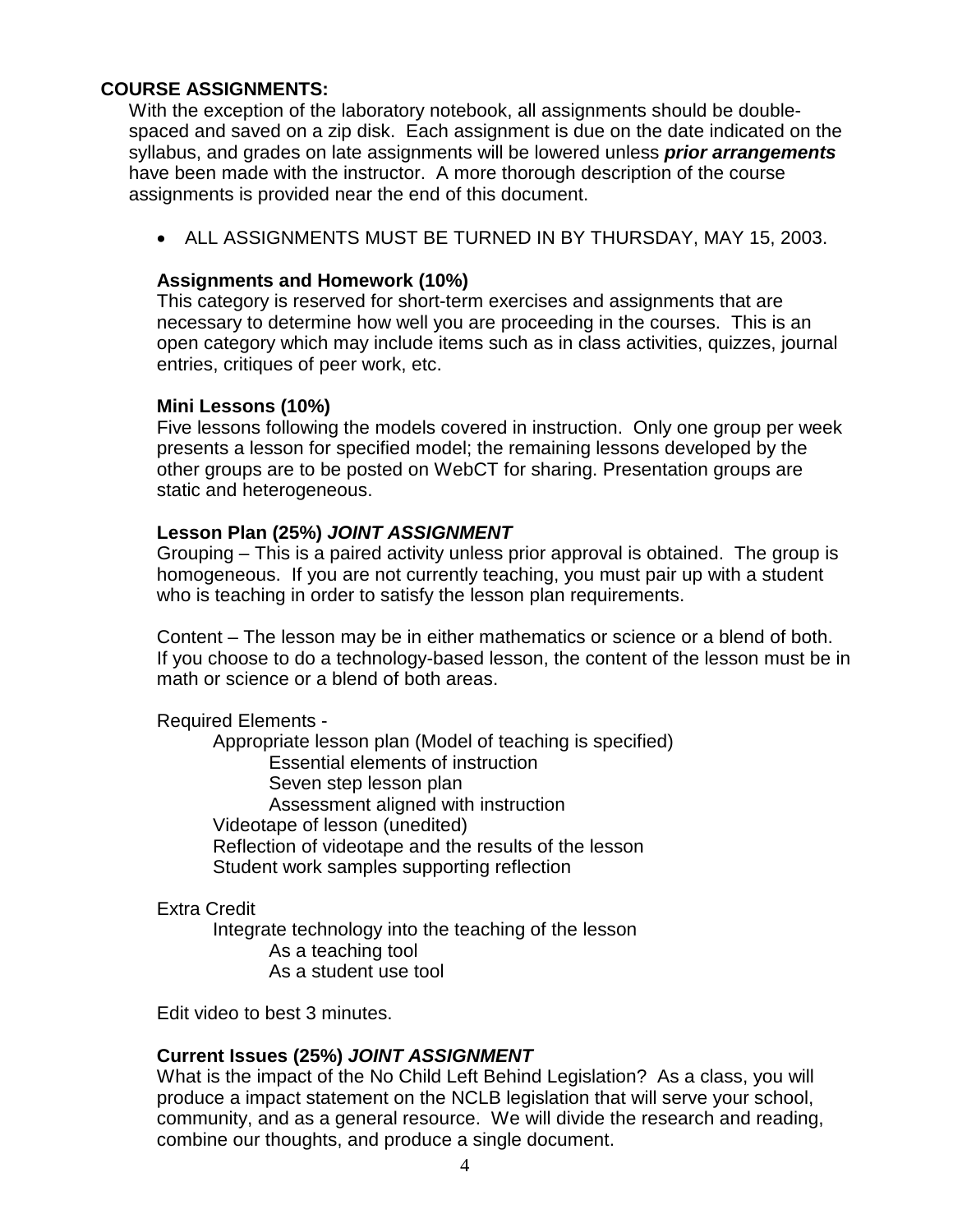Consult the NCLB (www.nclb.gov)

# **Electronic Portfolio (25%)** *JOINT ASSIGNMENT*

The electronic portfolio is a culminating activity in which you reflect on your ability to meet the objectives of these courses. Demonstrate knowledge and ability to apply:

- 1. A variety of teaching strategies in math, science, and technology
- 2. Locating and utilizing resources to support using a variety of strategies in your teaching
- 3. An awareness of the No Child Left Behind legislation and how it applies to teaching math, science, and technology
- 4. Address National Board for Professional Teaching Standards Core Propositions through classroom performance. (See attachment)

# **Attendance and Participation (5%)**

Active participation in this course is determined by both being present and contributing in a positive way that supports the learning of the class. In addition to doing individual work, collaboratively working in groups, both large and small, is an integral part of teaching and learning. A small portion of your grade in this class is determined by how well you are able to work with the variety of individuals in your cohort to produce the best possible outcome. Additionally, you must be present to make your contribution. Your presence is determined not only by your body being in class, but also your mind. No outer-body experiences allowed!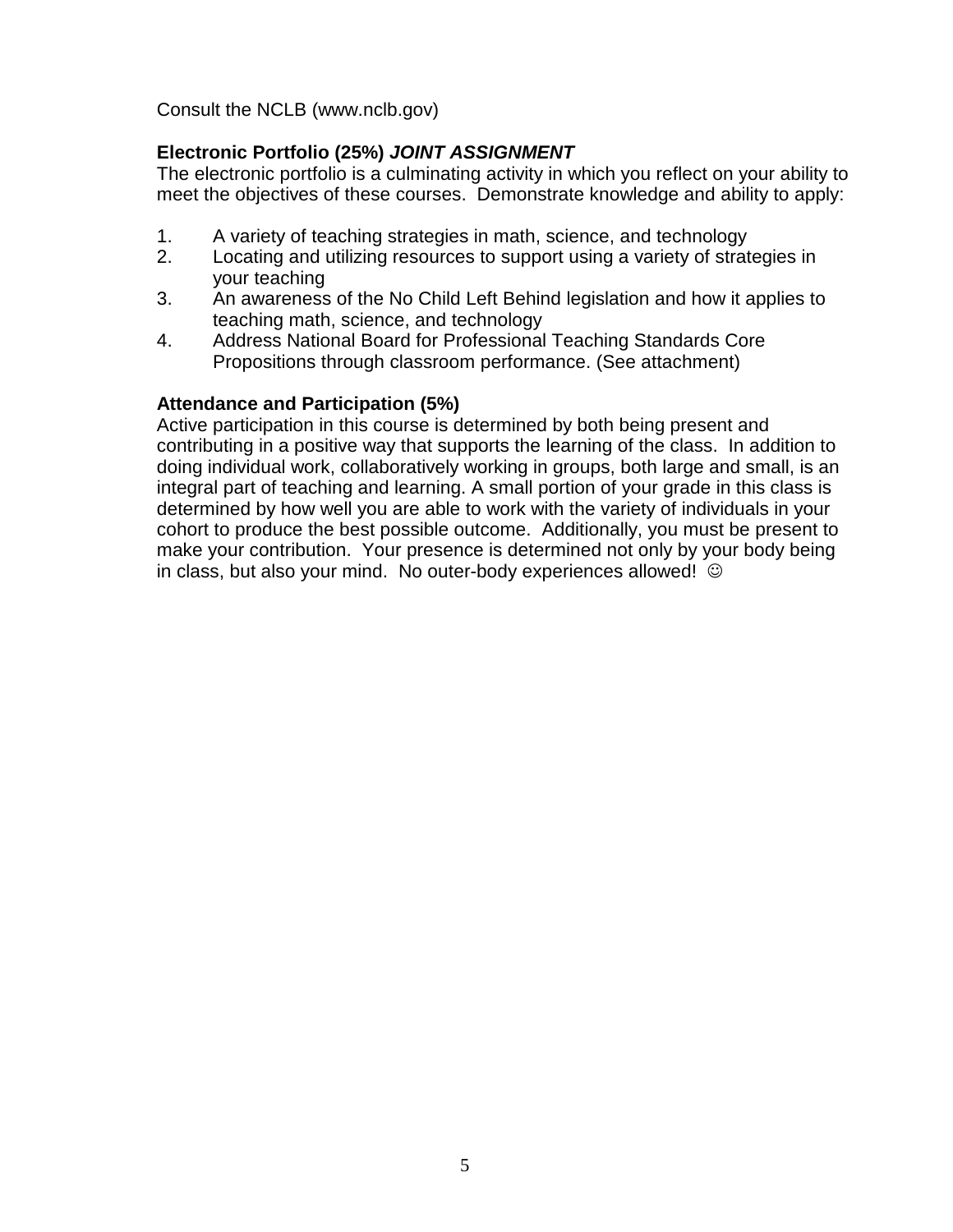# **ATTACHMENT** - **Policy Position (Five Core Propositions)[1](#page-5-0)**

The National Board for Professional Teaching Standards seeks to identify and recognize teachers who effectively enhance student learning and demonstrate the high level of knowledge, skills, abilities and commitments reflected in the following five core propositions.

\*

# **Teachers are committed to students and their learning.**

Accomplished teachers are dedicated to making knowledge accessible to all students. They act on the belief that all students can learn. They treat students equitably, recognizing the individual differences that distinguish one student from another and taking account of these differences in their practice. They adjust their practice based on observation and knowledge of their students' interests, abilities, skills, knowledge, family circumstances and peer relationships.

Accomplished teachers understand how students develop and learn. They incorporate the prevailing theories of cognition and intelligence in their practice. They are aware of the influence of context and culture on behavior. They develop students' cognitive capacity and their respect for learning. Equally important, they foster students' self-esteem, motivation, character, civic responsibility and their respect for individual, cultural, religious and racial differences.

\*

# **Teachers know the subjects they teach and how to teach those subjects to students.**

Accomplished teachers have a rich understanding of the subject(s) they teach and appreciate how knowledge in their subject is created, organized, linked to other disciplines and applied to realworld settings. While faithfully representing the collective wisdom of our culture and upholding the value of disciplinary knowledge, they also develop the critical and analytical capacities of their students.

Accomplished teachers command specialized knowledge of how to convey and reveal subject matter to students. They are aware of the preconceptions and background knowledge that students typically bring to each subject and of strategies and instructional materials that can be of assistance. They understand where difficulties are likely to arise and modify their practice accordingly. Their instructional repertoire allows them to create multiple paths to the subjects they teach, and they are adept at teaching students how to pose and solve their own problems.

\*

# **Teachers are responsible for managing and monitoring student learning.**

Accomplished teachers create, enrich, maintain and alter instructional settings to capture and sustain the interest of their students and to make the most effective use of time. They also are adept at engaging students and adults to assist their teaching and at enlisting their colleagues' knowledge and expertise to complement their own. Accomplished teachers command a range of generic instructional techniques, know when each is appropriate and can implement them as needed. They are as aware of ineffectual or damaging practice as they are devoted to elegant practice.

They know how to engage groups of students to ensure a disciplined learning environment, and how to organize instruction to allow the schools' goals for students to be met. They are adept at setting norms for social interaction among students and between students and teachers. They understand how to motivate students to learn and how to maintain their interest even in the face of temporary failure.

<span id="page-5-0"></span> <sup>1</sup> NBPTS Web site (http://www.nbpts.org/about/coreprops.cfm)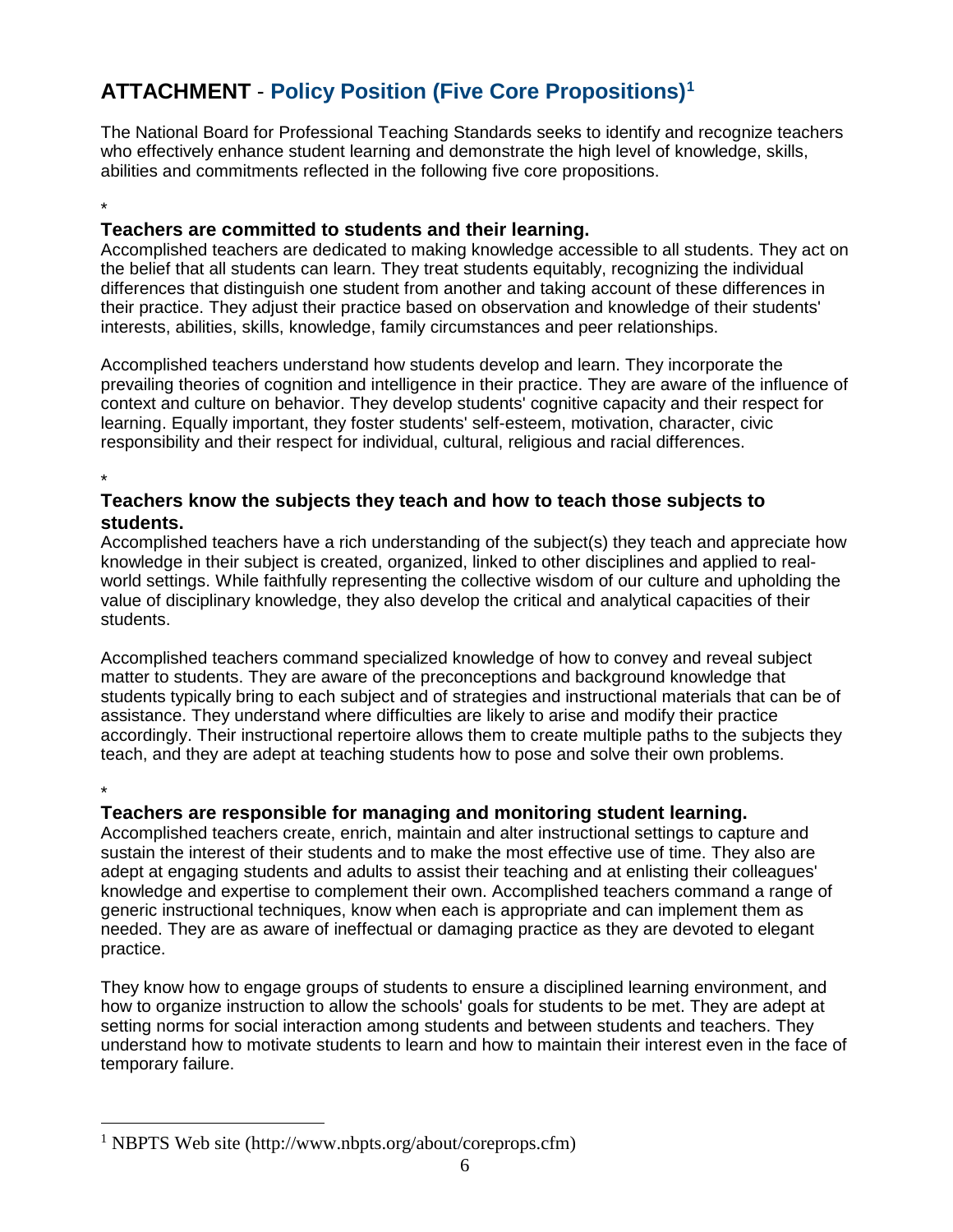Accomplished teachers can assess the progress of individual students as well as that of the class as a whole. They employ multiple methods for measuring student growth and understanding and can clearly explain student performance to parents.

\*

#### **Teachers think systematically about their practice and learn from experience.**

Accomplished teachers are models of educated persons, exemplifying the virtues they seek to inspire in students -- curiosity, tolerance, honesty, fairness, respect for diversity and appreciation of cultural differences -- and the capacities that are prerequisites for intellectual growth: the ability to reason and take multiple perspectives to be creative and take risks, and to adopt an experimental and problem-solving orientation.

Accomplished teachers draw on their knowledge of human development, subject matter and instruction, and their understanding of their students to make principled judgments about sound practice. Their decisions are not only grounded in the literature, but also in their experience. They engage in lifelong learning which they seek to encourage in their students.

Striving to strengthen their teaching, accomplished teachers critically examine their practice, seek to expand their repertoire, deepen their knowledge, sharpen their judgment and adapt their teaching to new findings, ideas and theories.

\*

# **Teachers are members of learning communities.**

Accomplished teachers contribute to the effectiveness of the school by working collaboratively with other professionals on instructional policy, curriculum development and staff development. They can evaluate school progress and the allocation of school resources in light of their understanding of state and local educational objectives. They are knowledgeable about specialized school and community resources that can be engaged for their students' benefit, and are skilled at employing such resources as needed.

Accomplished teachers find ways to work collaboratively and creatively with parents, engaging them productively in the work of the school.